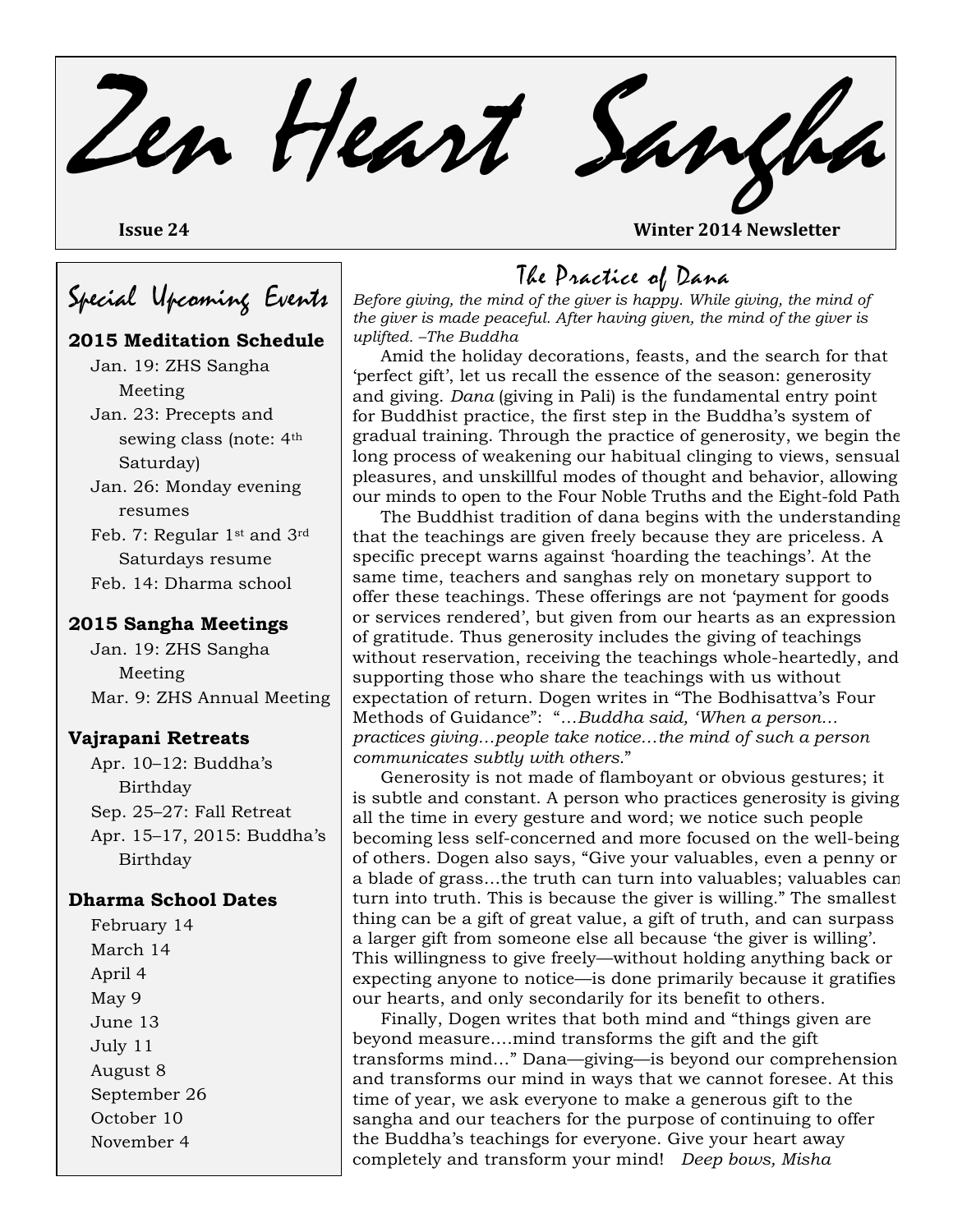## Zen Heart Sangha 2015–16

#### **Head Teacher** Misha Shungen Merrill

#### **Practice Leaders**

Tanto (Assistant Teacher): Jill Kakushin Kaplan Ino: Diane Comey Work Leader: Chris Wesselman Assistant Work Leader: Hiromi Kurahashi Sewing Teacher: Jill Kaplan

#### **Board Officers**

President: Camille Spar Treasurer: Wing Ng Secretary: Marya Shahinian

#### **Board Members**

G. J. Scove Lauralyn Curry-Leech Gulia Bekker Hau Thi Long

#### **Stewards**

Outreach: Bill Clopton Dharma School: Stephanie Zeller Newsletter: Anna Doherty Setup: Gulia Bekker-Dulmage Website: Chris Doherty Audio Recording (temporary): Jill Kaplan & Chris Wesselman

#### **Committees**

Membership: Misha Merrill, Lauralyn Curry-Leech, Kelly Perri Council of Harmony: Nancy Leech, Kate Haimson, Chris Doherty

### Gasshos

Gassho is the Zen way of saying 'thank you' by putting our hands together and bowing. We honor our out-going officers and stewards: Camille Spar for her unstinting effort as president for the past three years; Lidia Luna for her care and concern as treasurer for the last two years; our tanto, Jill, for her continuous dedicated support of sangha and sewing practice; our work leader, Chris Wesselman, for bringing new meaning to work practice; our board members, G.J. Scove and Lauralyn Curry-Leech, for their insight and wisdom over the last two years; Nancy for her leadership on the Council of Harmony; and Lauralyn and Kelly Perri for their service on the the Membership Committee.



# No Giver, No Receiver

I remember my mother always cooking and giving of her time. This was mostly directed to our immediate family and neighbors. She often helped take care of the neighborhood kids when their moms were working and the kids were sick.

She modeled for me the spirit of giving of herself—a model that has permeated my life. I see dana as personal giving, whether it is giving food, care, time to an organization, or just listening to someone who needs to be heard. At this point in my life, giving has opened up to include a monetary component. There have been times in my life when I needed help but could not ask. Friends came forward to give of themselves and I had to receive....a circle of giving and receiving. I discovered that ultimately there is no giver or receiver, just a flow. Dana works both ways. Our organization cannot exist with the flow of teachings and energy only going one way. That is why I think 100% participation in a group is important. It is a recognition of the givers and a showing of appreciation. It helps us to maintain a balance in our lives and hearts and is a practice in gratitude.

*by Camille*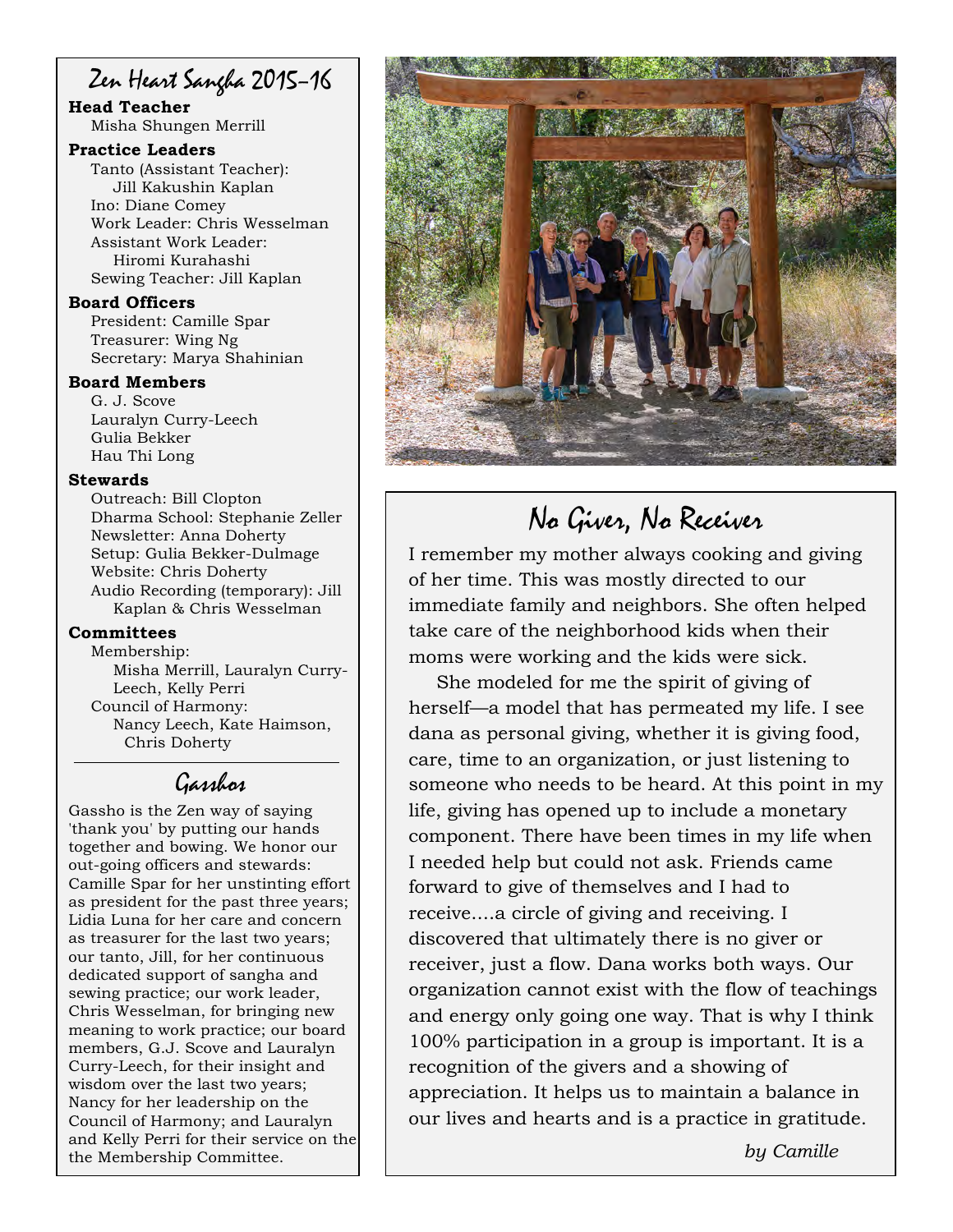Monthly Schedule

#### **Monday evenings\***

| Welcome/Instruction 6:30 pm |      |
|-----------------------------|------|
| Zazen                       | 7:00 |
| Service                     | 7:40 |
| Lecture*                    | 7:50 |
| <b>Final Bows</b>           | 8:45 |
| End Evening                 | 9:00 |
| * except 1st Mondays        |      |

#### **1st Monday retreat**

| Welcome/Instruction 6:30 pm |      |
|-----------------------------|------|
| Zazen                       | 7:00 |
| Kinhin                      | 7:40 |
| Zazen                       | 8:00 |
| Three Bows                  | 8:40 |
| End Evening                 | 8:45 |

#### **1st & 3rd Saturdays**

| Zazen                                                     | $5:50 \text{ am}$ |  |
|-----------------------------------------------------------|-------------------|--|
| Kinhin                                                    | 6:20              |  |
| Zazen                                                     | 6:30              |  |
| Service                                                   | 7:00              |  |
| Community breakfast 7:20                                  |                   |  |
| Soji (Cleanup)                                            | 8:00              |  |
| Zazen                                                     | 8:40              |  |
| Study/Tea                                                 | 9:15              |  |
| End program                                               | 10:15             |  |
| Zazen – sitting meditation<br>Kinhin – walking meditation |                   |  |



The Thanksgiving season is a wonderful time for reflection. As I take time to reflect on my blessings, the teachers and members of Zen Heart Sangha immediately come to mind. I am deeply grateful to have found this compassionate and committed community, and participating in dana is one way I can express my gratitude. I believe that giving and receiving are two parts of one act. The gifts I receive from our sangha are many and touch my life everyday. Participating in dana with an open heart is a way in which I am happy to give back. *by Linda M.*



For me, the belief that I am connected to all beings and reliant on their well-being for my well-being is the foundation of giving. This belief motivates me to invest talent and money in organizations attempting to increase the health and resilience of the community and the environment, locally and globally. I find that it's a joy and a privilege to support the work of extraordinary people like Misha who devote themselves to making a difference in the world. *by Debra*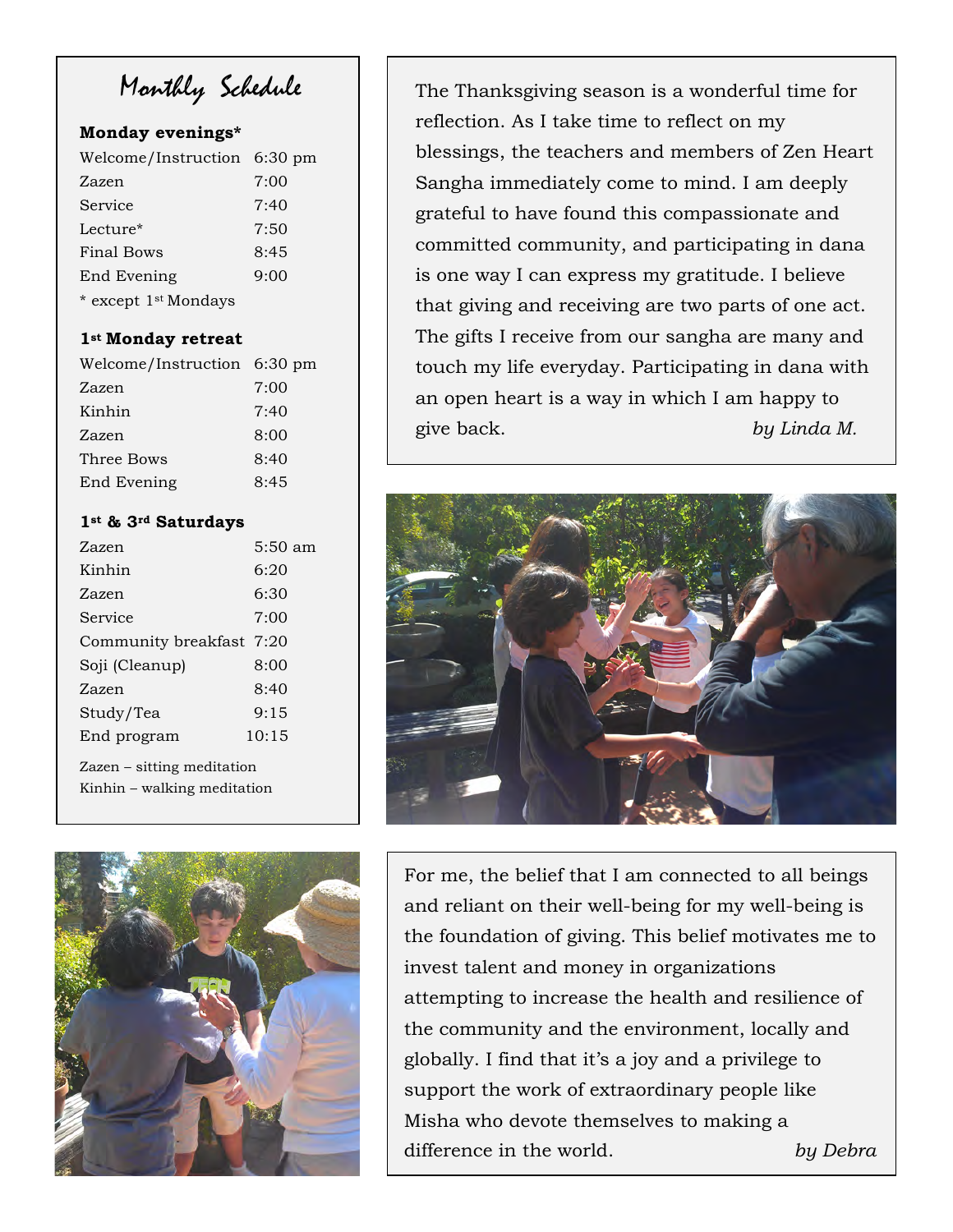## 2014 Dharma School Report

by Stephanie (Dharma School Steward)

We have just concluded a wonderful year of Dharma School.

- On February 8, the Dharma Kids performed a tea ceremony with Misha.
- On March 8, they baked doughnuts with Hiromi.
- On May 10, they practiced qi gong with Wing and Diane.
- On June 14, they were introduced to bodywork by Hau.
- On July 12, they rolled sushi with Izumi.
- On August 9, they made mandalas with Jill.
- On September 13, they sewed with Sue.
- On Oct. 11, they went to Gulia's for a cooking lesson.
- On Nov, 8, they became photographers with Chris W.
- And, on December 4, Lidia hosted a Rohatsu hour for the Dharma Kids.

Dharma School is only possible because of the generosity of ZHS teachers and members who give their time, talents, and enthusiasm to the Dharma Kids. I would like to take this opportunity to say, Thank you! Thank you!, for making Dharma School happen so beautifully. Thank you to the Dharma School teachers – Misha and Jill, the activity leaders, and the Dharma School hosts – Misha, Dharma Parents, other ZHS members (sometimes Dharma School is held at the home zendo, sometimes at a member's home). It takes a village…

I am happy to report that Dharma School has grown. We have 16 Dharma Kids now with between 4-10 attending each time. I am also happy to report we have already filled our 2015 schedule (see page 1, left).

Many thanks to next year's volunteers…It's going to be a great year!

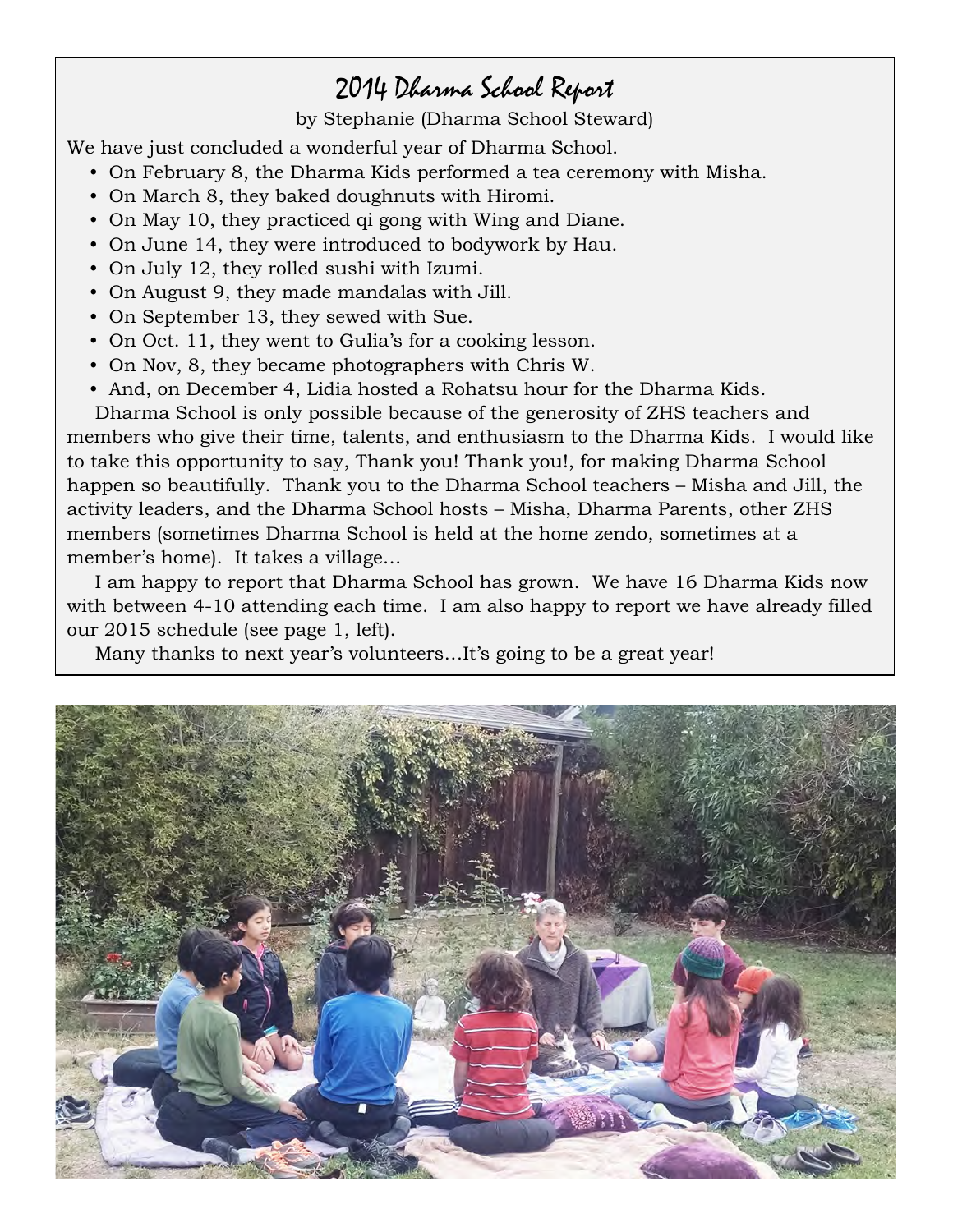I was five years old and I watching my mother, Lora, packing a bag. She put a container of homemade soup in the bag. Next she pulled out a box with my favorite store-bought cake. The cake was layer upon layer of delicious white sponge, cream, and crushed almonds. As I write those words, I can taste the delicate cream on my tongue.

At five, I could not really comprehend why my beloved mother was taking something this delicious away from us. In an upset voice, I asked her why the cake was not staying at home. My mother answered, "It is not staying home because all is good at home but our friend Galia lost her cat." Galia rescued that cat and took care of him as if he were a child; she had no family and very few friends. I was only five, so I still felt a bit sad about the cake—but not as sad as I felt about Galia.

Over the years, I observed my mom cooking food she brought to many people for many reasons. She visited sick friends to keep them company. Friends would come to eat with us, and they did not need to call ahead. Lora often visited people in political jails and people in psych hospitals, and she knitted socks for anyone who asked. Gradually I started helping her, and then I started doing it on my own.

To me, that evening in the kitchen with mother was a first lesson in dana. It was not an easy lesson. I really wanted that cake.

I do not think giving is instinctually effortless, and I think it take practice. Sometimes the difficulty lies in the limited time; sometimes it is not easy to part with money. In my own life, I find that the gift of service is easier for me than a gift of money. I think it is probably so because I grew up with plenty of time but limited monetary resources. I feel lucky that now my circumstances are such that I can practice a variety of dana. *by Gulia*